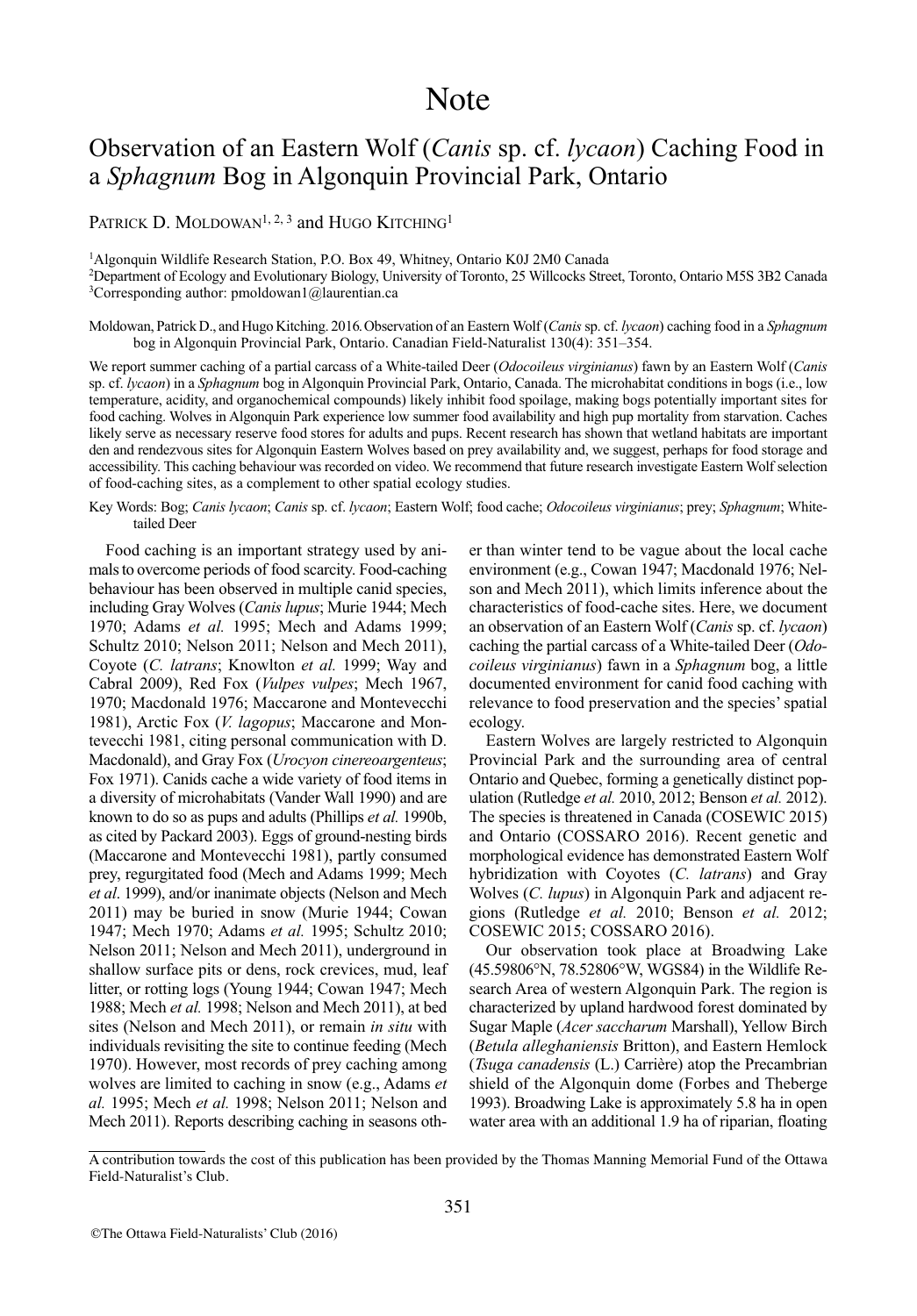bog characterized by *Sphagnum* moss, Leatherleaf (*Chamaedaphne calyculata* (L.) Moench), and Large Cranberry (*Vaccinium macrocarpon* Aiton). The lake is surrounded by Black Spruce (*Picea mariana* (Miller)

Britton, Stems & Poggenburgh) and hardwood forest. On 5 June 2013 at about 0945 Eastern Daylight Time, a single Eastern Wolf was observed exiting the forest and crossing the *Sphagnum* bog area on the western side of Broadwing Lake. Carrying an unidentified prey item in its mouth, the wolf proceeded to the centre of the bog before dropping the prey. Over the course of 2–3 minutes the wolf dug at the bog mat with its forefeet, deposited the prey item in the depression, and covered the cavity with forward strokes of its downturned muzzle, packing with the forelimbs and muzzle (Video S1). After the prey was buried, the wolf retreated back to the forest.

When the wolf had left the vicinity, one of us (H.K.) visited the site and uncovered the food cache. The partial carcass of a White-tailed Deer fawn was buried at a depth of approximately 10–15 cm in saturated *Sphagnum* moss. The carcass consisted of the anterior half of the fawn, including the head, neck, two forelimbs, and thoracic cavity with ribcage. The fawn was eviscerated. Fresh blood was present on the carcass indicating that the predation was recent. The fawn carcass was not weighed or measured. No additional monitoring of the cache site was conducted.

To our knowledge, this is one of the first descriptions of the use of a bog site for food caching by a canid and the first record of food caching by an Eastern Wolf. The observed caching behaviour was similar to that described for Gray Wolves (Murie 1944), Arctic Grey Wolves (*C. lupus arctos*; Mech 1988), Coyotes (Phillips *et al.* 1990b, 1991; Knowlton *et al*. 1999), and Red Foxes (Macdonald 1976). This caching sequence, including forelimb digging and substrate scooping and tamping with the snout, is highly stereotyped in canids (Phillips *et al.* 1990a,b, 1991). Although we have characterized the observed canid as a putative Eastern Wolf, we recognize that the animal could have been admixed with a combination of ancestry derived from Eastern Wolf, Coyote, and/or Gray Wolf (which could only be affirmed through genetic analysis; Rutledge *et al.* 2010; Benson *et al.* 2012).

Bogs provide a unique set of environmental traits that may promote food preservation (Hoppe 1977, cited in Elgmork 1982; Verhoeven and Liefveld 1997). First, sub-surface temperatures in bogs remain cool during mid-summer providing natural refrigeration of the cache. For instance, at a depth of 10–15 cm, temperatures among the saturated *Sphagnum* moss measure 4–6°C, approximately 20°C cooler than the ambient daytime air temperature during midsummer in Algonquin Park (P.D.M., unpublished data). In addition, the low pH of *Sphagnum* bogs (typically 4.0–4.8; Gorham and Janseens 1992) may inhibit spoilage of the cache. Organochemical compounds found in *Sphagnum*, such as phenolic acids, exhibit bactericide and fungicide properties, thereby suppressing decomposition (Hoppe 1977, cited in Elgmork 1982; Verhoeven and Liefveld 1997).

Mech (1970) speculated that wolves lose a large portion of cached food to scavengers. Domestic Dogs (*C. lupus familiaris*) are adept at finding wolf food caches (Cowan 1947) and scavengers frequenting wolf kill sites, such as Red Foxes, Black Bears (*Ursus americanus*), Ravens (*Corvus corax*), and insects, are capable of locating and exploiting food caches (Murie 1944; Peterson and Ciucci 2003). Food cached in bogs may be difficult to detect because of the delayed onset of spoilage and, thus, may be less likely to be lost to scavengers. Gray Wolves in Denali National Park, Alaska, have been reported caching a Caribou (*Rangifer tarandus*) calf in the muddy substrate of a flowing stream, and several cached calves have been found submerged along the edge of spruce bogs (Mech *et al.* 1998). According to Egmork (1982), half of the caching sites used by Brown Bear (*Ursus arctos*) in Norway were *Sphagnum* bogs.

The diet of wolves in Algonquin Park consists largely of American Beaver (*Castor canadensis*), Moose (*Alces americanus*), and White-tailed Deer (Kolenosky 1972; Voigt *et al.* 1976; Forbes and Theberge 1996; Benson and Patterson 2013). Young animals are particularly vulnerable to wolf predation (Pimlott 1975; Voigt *et al.* 1976; Mech and Petersen 2003; Mech *et al.* 2015). Based on the relative size of the fawn carcass and date of the caching observation, the prey fawn was likely < 1 month old (in Algonquin Park, White-tailed Deer fawning begins in late May; Voigt 1976). Birth weight of White-tailed Deer fawns ranges from 1.8 to 3.8 kg (Smith 1991; Geist 1998). Food consumption rates have been estimated at 0.10 kg/kg wolf/day (2.9 kg/wolf/day) in Algonquin Park (Kolenosky 1972) and 0.14 kg/kg wolf/day (5.4 kg/wolf/day) based on a review of studies across North America (Peterson and Ciucci 2003). Thus, given the consumption rates of wolves, the deer fawn was likely killed and partly consumed by the single wolf. If multiple wolves had been involved, the small carcass would likely have been consumed in its entirety. This conclusion is supported by findings from Benson and Paterson (2015) that wolves in western Algonquin Park spend most of their time apart from packmates and, presumably, hunting alone during non-winter months. Furthermore, wolves are more likely to cache food in the absence of conspecifics (Townsend 1996).

Caches serve as reserve food sources in the event that a hunt is unsuccessful, and they are especially important in providing a regular food supply for pups (Mech 1988; Mech *et al.* 1998). In western Algonquin Park, infrequent predation of Moose and low deer abundance in summer (Forbes and Theberge 1996; Theberge *et al.* 1996; Benson *et al.* 2015), as well as low American Beaver densities (Benson *et al.* 2013), con-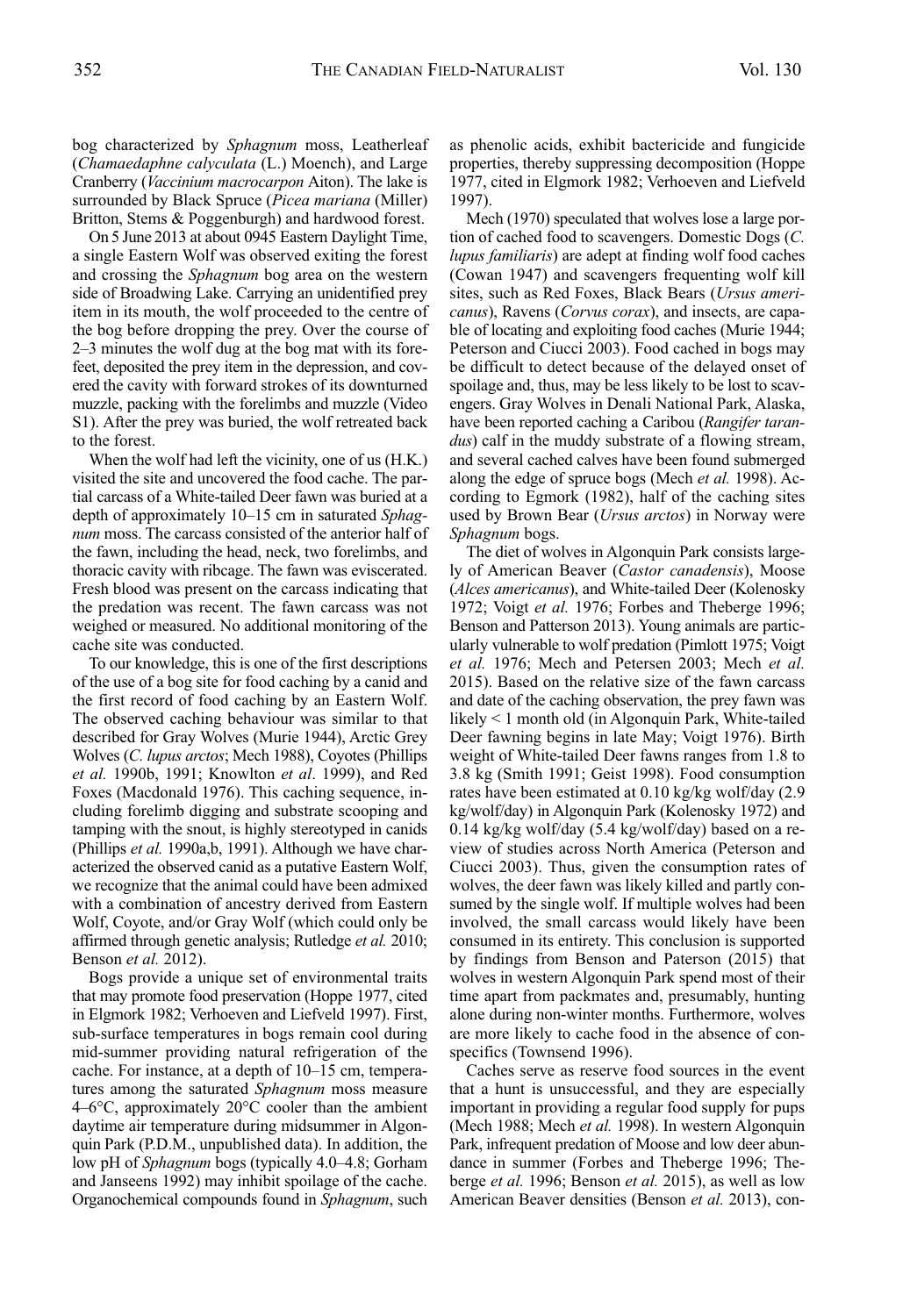tribute to food limitation for wolves. This food limitation appears to pose a serious risk for pup survival (Benson *et al.* 2013, 2015). High pup mortality in western Algonquin Park resulting from starvation (Benson *et al.* 2013) illustrates the importance of cached food stores during summer, particularly when adult wolves are hunting and leave pups at dens or bog rendezvous sites (Benson *et al.* 2015). Recent research in Algonquin Park has demonstrated that wolf packs that had lost pups to starvation selected dens and rendezvous sites closer to wetlands than other packs (Benson *et al.* 2015). Thus, home-sites close to bog habitats may confer advantages not only for hunting (Benson *et al.* 2015), but also for food storage and accessibility.

*Sphagnum* bog habitats, given their spoilage-inhibiting environmental conditions, seem to be suitable caching sites for a diversity of food-caching species in northern regions. However, the importance of bogs as food-caching sites remains to be studied. Cryptic caching behaviour and location of caches (Mech *et al.* 1998) make study difficult. We recommend that future reports of food caching in the wild be accompanied by detailed descriptions of behaviour and/or the local cache environment (e.g., Elgmork 1982) so that inferences can be made about cache structure and conditions, which may, in turn, inform aspects of species' biology (e.g., interspecific interactions, habitat use). Future research may investigate the potential relation between den and rendezvous site selection in Eastern Wolves related to the spatial distribution of cache sites.

#### **Acknowledgements**

We thank the Algonquin Wildlife Research Station, J. Hoare, B. Steinberg, and Ontario Parks for logistical and in-kind support. We also thank M. G. Keevil for assistance with manuscript preparation and special thanks to J. F. Benson for review and sharing of his Algonquin wolf expertise. Thank you to T. S. Jung, D. Lepitzki, S. Garland, and one anonymous reviewer whose comments improved this manuscript.

#### **Literature Cited**

- **Adams, L. G., B. W. Dale,** and **L. D. Mech.** 1995. Wolf predation on Caribou calves in Denali National Park, Alaska. Pages 245–260 *in* Ecology and Conservation of Wolves in a Changing World. *Edited by* L. N. Carbyn, S. H. Fritts, and D. R. Seip. Canadian Circumpolar Institute, Edmonton, Alberta, Canada.
- **Benson, J. F., B. R. Patterson,** and **T. J. Wheeldon.** 2012. Spatial genetic and morphologic structure of wolves and coyotes in relation to environmental heterogeneity in a *Canis* hybrid zone. Molecular Ecology 21: 5934–5954.
- **Benson, J. F.,** and **B. R. Patterson.** 2013. Moose (*Alces alces*) predation by Eastern Coyotes (*Canis latrans*) and Eastern Coyote × Eastern Wolf (*Canis latrans* × *Canis lycaon*) hybrids. Canadian Journal of Zoology 91: 1–5.
- **Benson, J. F.,** and **B. R. Patterson.** 2015. Spatial overlap, proximity, and habitat use of individual wolves within the same packs. Wildlife Society Bulletin 39: 31–40.
- **Benson, J. F., K. J. Mills, K. M. Loveless,** and **B. R. Patterson.** 2013. Genetic and environmental influences on pup mortality risk for wolves and coyotes in a *Canis* hybrid zone. Biological Conservation 166: 133–141.
- **Benson, J. F., K. J. Mills, K. M. Loveless,** and **B. R. Patterson.** 2015. Resource selection by wolves at dens and rendezvous sites in Algonquin Park, Canada. Biological Conservation 182: 223–232.
- **COSEWIC (Committee on the Status of Endangered Wildlife in Canada).** 2015. COSEWIC assessment and status report on the Eastern Wolf *Canis* sp. cf. *lycaon* in Canada. COSEWIC, Ottawa, Ontario, Canada.
- **COSSARO (Committee on the Status of Species at Risk in Ontario).** 2016. Ontario species at risk evaluation report for Algonquin Wolf (*Canis* sp.), an evolutionary significant and distinct hybrid with *Canis lycaon*, *C. latrans*, and *C. lupus* ancestry. 4. Summary of Ontario status. COSSARO, Toronto, Ontario, Canada. Accessed 19 September 2016. https://www.ontario.ca/page/ontario-species-risk-evaluation -report-algonquin-wolf-canis-sp-evolutionarily-significant -and#section-4.
- **Cowan, I. M.** 1947. The Timber Wolf in the Rocky Mountain national parks of Canada. Canadian Journal of Research 25: 139–174.
- **Elgmork, K.** 1982. Caching behavior of Brown Bears (*Ursus arctos*). Journal of Mammalogy 63: 607–612.
- **Forbes, G. J.,** and **J. B. Theberge.** 1993. Multiple landscape scales and winter distribution of Moose, *Alces alces*, in a forest ecotone. Canadian Field-Naturalist 107: 201–207.
- **Forbes, G. J.,** and **J. B. Theberge.** 1996. Response by wolves to prey variation in central Ontario. Canadian Journal of Zoology 74: 1511–1520.
- **Fox, M. W.** 1971. Behaviour of Wolves, Dogs, and Related Canids. Harper & Row Publishers, New York, New York, USA.
- **Geist, V.** 1998. White-tailed Deer and Mule Deer. Pages 255– 414 *in* Deer of the World: Their Evolution, Behaviour, and Ecology. *Edited by* V. Geist. Stackpole Books, Mechanicsburg, Pennsylvania, USA.
- **Gorham, E.,** and **J. Janssens.** 1992. Concepts of fen and bog re-examined in relation to bryophyte cover and the acidity of surface waters. Acta Societatis Botanicorum Poloniae 61: 7–20.
- **Hoppe, H. A.** 1977. Drogenkunde, Band 2: Gymnospermen, Kryptogamen, Tierische Drogen. Eighth Edition. Walter de Gruyter, Berlin, Germany.
- **Knowlton, F. F., E. M. Gese,** and **M. M. Jaeger.** 1999. Coyote depredation control: an interface between biology and management. Journal of Range Management 52: 398–412.
- **Kolenosky, G. B.** 1972. Wolf predation on wintering deer in east-central Ontario. Journal of Wildlife Management 36: 357–369.
- **Maccarone, A. D.,** and **W. A. Montevecchi.** 1981. Predation and caching of seabirds by Red Foxes (*Vulpes vulpes*) on Baccalieu Island, Newfoundland. Canadian Field-Naturalist 95: 353–353.
- **Macdonald, D. W.** 1976. Food caching by Red Foxes and some other carnivores. Zeitschrift für Tierpsychologie 42: 170–185.
- **Mech, L. D.** 1967. Telemetry as a technique in the study of predation. Journal of Wildlife Management 31: 492–496.
- **Mech, L. D.** 1970. The Wolf: The Ecology and Behavior of an Endangered Species. Natural History Press, Garden City, New York, USA.